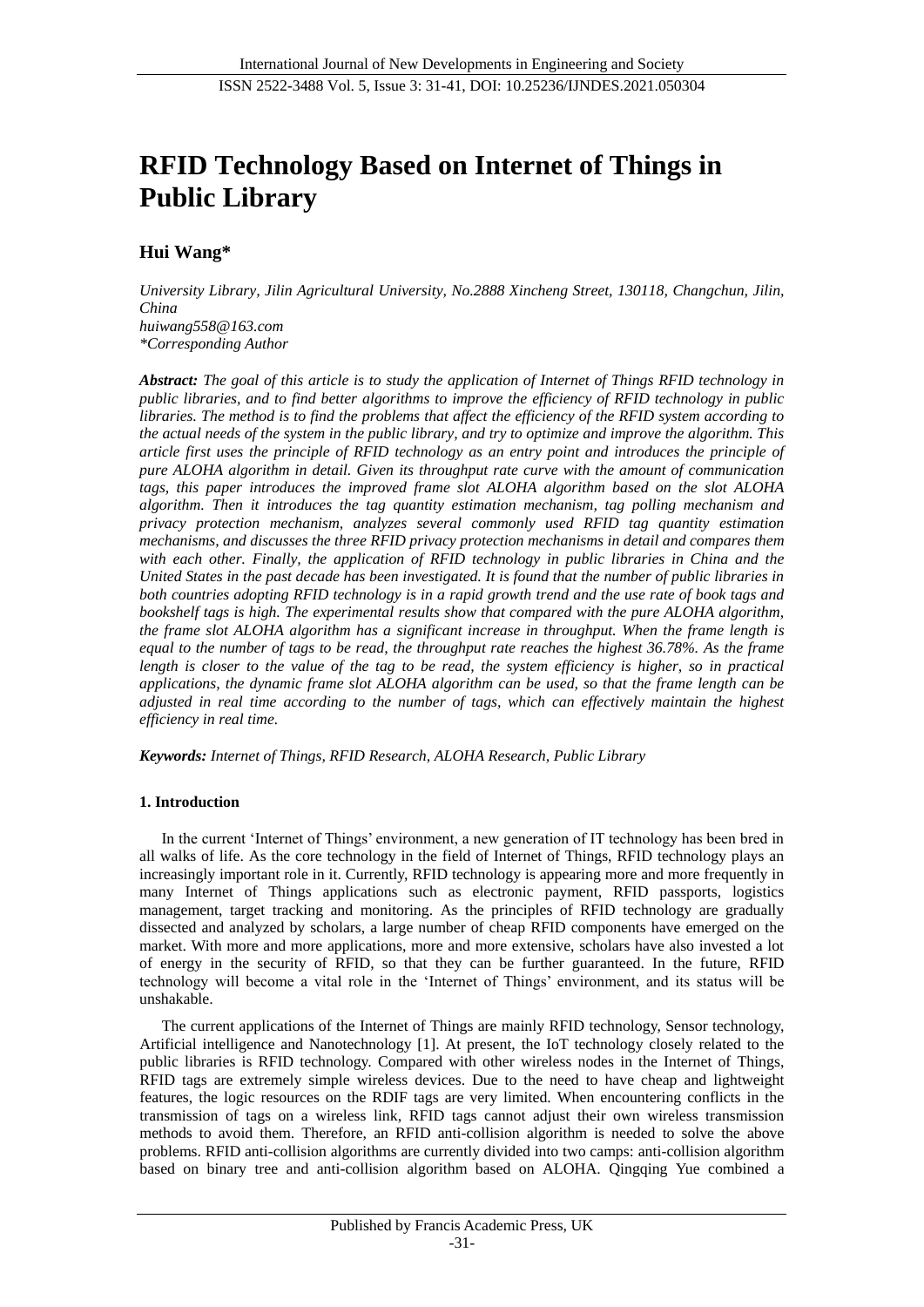backward binary algorithm, introduced a counter to control the label status information, and proposed an improved binary anti-collision algorithm [2]; Aiming at the problem of multi-label collisions in traditional UHF radio frequency identification systems, Xiaoxia He proposed a parallel binary segmentation anti-collision algorithm based on lock bit [3]; Xinghe Xue combined a dynamic binary algorithm with a prefix and suffix response mode and a new collision bit decision rule to propose a new and improved binary algorithm [4]; Lei Mo proposed a two-slot dynamic binary search anti-collision algorithm based on the binary search algorithm [5]; Based on the analysis of the dynamic frame time slot ALOHA algorithm and the binary search tree algorithm, Xiaohong Zhang proposed a binary tree RFID anti-collision algorithm based on dynamic frame time slots [6]; Hanwu Wang proposed an improved adaptive multi-tree anti-collision algorithm. By calculating the collision factor to decide whether to use a binary tree or a quad tree, it can effectively reduce the total time slot of the system, reduce the communication load overhead, and improve the label recognition efficiency [7]. In the RFID system, in order to improve the efficiency of tag recognition, Yu Fu proposed a frame slot ALOHA anti-collision algorithm based on continuous slot prediction [8]; Fugui Chen uses some kind of approximate matrix instead of Hessian matrix, based on the dynamic frame time slot ALOHA algorithm, shortens the calculation time and improves the calculation accuracy [9]; Zhifeng Jiang et al. Proposed a hybrid RFID anti-collision algorithm based on CSMA / CD based on ALOHA algorithm [10]; Dan Wang et al. Proposed ALOHA algorithm based on distance prediction grouping [11]; Shaoke Zhou et al. Proposed a new dynamic frame slot ALOHA algorithm based on the dynamic factor mean estimation algorithm [12].

In view of the problem that the existing tag estimation method in the RFID system takes too long and the error is difficult to reduce, Zhaohua Long proposed a tag estimation method based on the number of non-empty time slots [13]; When the number of tags is large, the time efficiency problem is particularly important in the classification statistics. In order to solve this problem, Jiapeng Huang proposed a TAG method [14]; Combining the speed of coarse estimation, the accuracy of fine estimation and the stability of the performance of the secondary estimation algorithm, Jianli Ding proposed a method for estimating the number of RFID tags based on the secondary estimation of coarse and fine [15]; Yong Li proposed a method to determine the number of labels by searching the minimum vector modulus through genetic algorithm [16]; To solve the problem of large calculation amount of Chebyshev's inequality tag number estimation method, Xiaosi Cai proposed a coarse and fine secondary search RFID tag number dynamic estimation method [17].It is crucial for the RFID system to ensure the security and privacy of the data. No matter how advanced the algorithm is, and how powerful it is, the data is leaked and lost, which is difficult for users to accept. Qiang Zhang et al adopted a security protection mechanism based on physical methods [18-21]; Bing Zhang uses a protocol based on symmetric key encryption [22]; Yijie Zhu's mixed national secret SM2 and SM3 algorithm proposed a new RFID-SIM system security authentication protocol [23]; Ying Zheng uses a protocol based on Hash function [24]; Libo Liu analyzed and improved an RFID authentication protocol based on asymmetric keys and hash functions [25].

This article takes the principle of RFID technology as an entry point, details the principle of pure ALOHA algorithm, and gives its throughput rate curve with the amount of communication tags; This paper introduces the improved frame slot ALOHA algorithm based on the slot ALOHA algorithm used in this article. Compared with the pure ALOHA algorithm, its throughput rate has been significantly improved. When the frame length is equal to the number of tags to be read, the throughput rate reaches the highest 36.78%. Since the closer the frame length is to the value of the tag to be read, the higher the system efficiency. Therefore, in practice, the dynamic frame slot ALOHA algorithm is used to adjust the frame length according to the number of tags in real time, which can effectively maintain the highest efficiency in real time. Then it introduces the tag quantity estimation mechanism, tag polling mechanism and privacy protection mechanism, analyzes several commonly used RFID tag quantity estimation mechanisms, and discusses the three RFID privacy protection mechanisms in detail and compares them with each other.

## **2. RFID Technology Based on Internet of Things in Public Library**

## *2.1 RFID Technology Overview*

RFID, the full name is Radio Frequency Identification, is a radio-based information identification technology. Since the beginning of this century, RFID technology has become popular, the application fields are more and more extensive, and the technical level is getting higher and higher. Until now,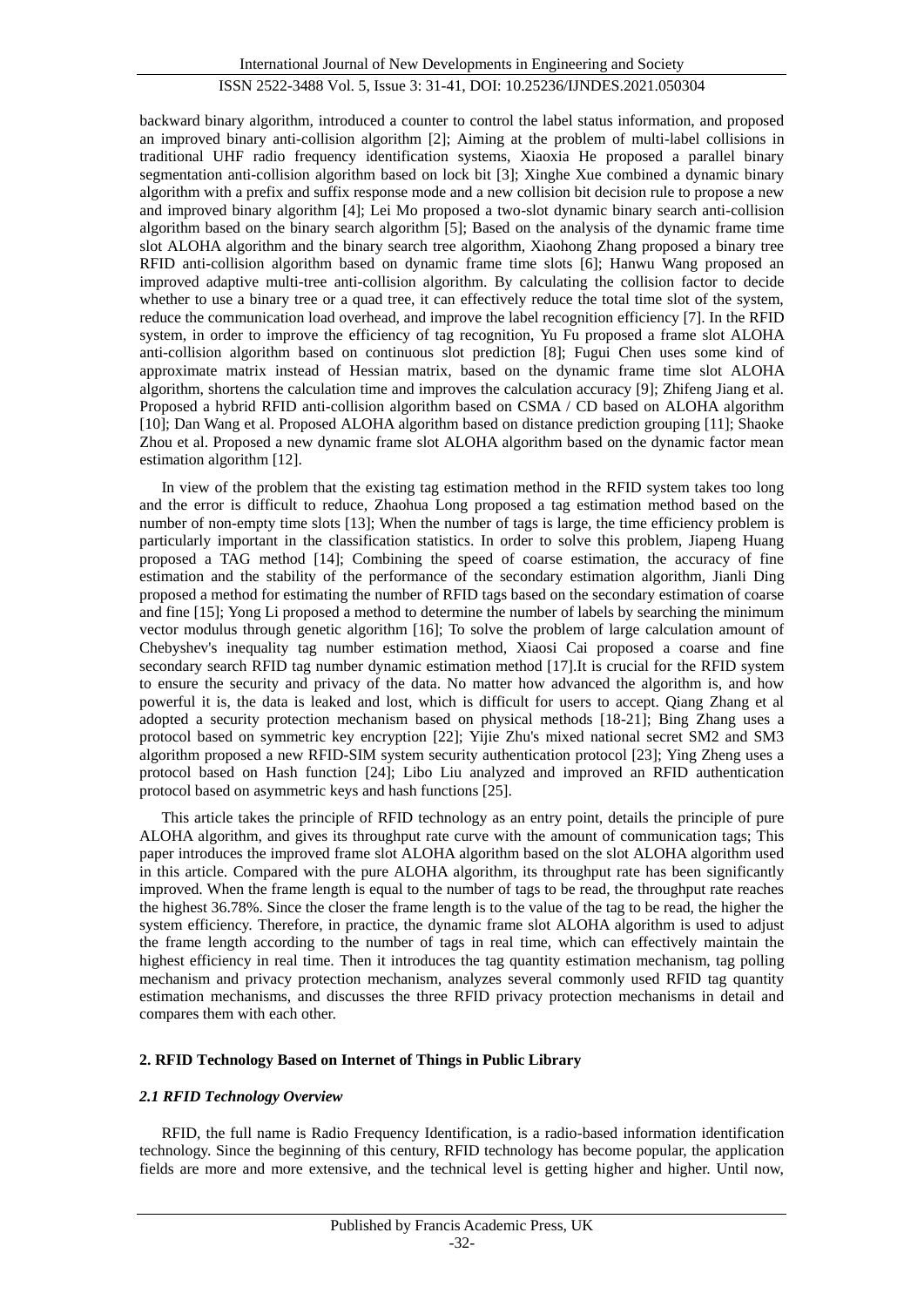RFID technology has been regarded as a benchmark in the field of Internet of Things, supporting the entire Internet of Things industry, RFID can be seen everywhere in various industries.

The RFID system is mainly composed of two parts: reader and tag. Readers actively identify tags through radio frequency signals and read related data and information in tags, which can greatly improve management efficiency in public libraries. RFID technology has made the application of the Internet of Things in public libraries a reality, and has achieved the efficiency, convenience, automation and intelligence of public libraries. A tag, also called an electronic tag, serves as a data carrier and transponder. The logic unit on the built-in chip realizes the storage of relevant electronic information data of the object to be identified. The built-in antenna interacts with the reader in the space electromagnetic field to allow reading. The reader serves as an intermediate bridge between the electronic tag and the management system. In order to realize the non-contact intelligent Internet of Things technology, the radio frequency signal interacts with the corresponding electronic tag to identify and read the label content on the corresponding object to be measured. Then the relevant data information is handed over to the system for unified management, distribution and scheduling, which realizes the intelligent 'Internet of Things' in the public library and provides a basic guarantee for the 'Internet of Everything' in other fields.

RFID technology can be traced back to the enemy identification system in World War II, which was mainly derived from the development of radar technology in the military field; In the 1950s, people began to explore a lot of RFID technology in the laboratory. The first model of a product came into being, but it still only stayed in the laboratory stage; In the 1960s and 1970s, RFID-related theoretical technologies became more and more mature, and began to slowly be applied in real life; The 80s and 90s were the golden era of RFID development, with further breakthroughs in technology, and a large number of products were used in various industries; Until the beginning of this century, RFID technology has been indispensable in people's lives as the pillar of the Internet of Things.

RFID is classified according to whether it carries its own power supply, and can be divided into passive RFID, active RFID and semi-active RFID. Passive RFID first appeared, the technology is the most mature and the most widely used. In passive RFID, the electronic tag receives the microwave radio frequency signal transmitted by the reader and obtains energy through the electromagnetic induction coil to temporarily supply power to itself, thereby completing this information exchange. Because it does not carry a power supply, the reader can recognize and complete data interaction at a distance of only about 5 meters, but its size is small and the price is low. Active RFID has a short rise time, but it plays an indispensable role in many areas, especially in highway electronic toll collection systems. Because active RFID carries its own power supply, the reader can identify and complete data interaction up to 30 times the distance of passive RFID, and the number of tags that the reader can read per second is 10 to 20 times that of passive RFID, but its price is relatively expensive and large. Semi-active RFID is a product of a new era that combines the advantages of active RFID and passive RFID, abandons the disadvantages, and comes into being. Under normal circumstances, semi-active RFID products are in a dormant state, and only the necessary parts of the tags to maintain data are powered, so the power consumption is small and can be maintained for a long time. The reader first activates the tag accurately in a small range with a low frequency signal of 125KHz to make it enter the working state, and then transmits information with it through the 2.4GHz microwave.

The reason why RFID technology can play such an important role is inseparable from its many advantages. From the aspect of its appearance, the carrier of RFID technology generally has the characteristics of waterproof, anti-magnetic and high temperature resistance in order to protect its own stability; In terms of its performance, RFID technology has inherent advantages in storing information, working efficiency, usage methods and security. The main advantage of RFID technology is its intelligence. It can store data, update backup information, and speed up work efficiency without the need for additional human, financial and material resources. In the absence of external damage, RFID equipment has a long service life and can be used repeatedly. The advent of RFID technology has completely changed the original processing of information, from complex and numerous operations to simple, fast and intelligent, greatly improving work efficiency. After the encryption and upgrading of the RFID equipment, the reliability of the current RFID equipment is quite high, and safety and efficiency are also the most concerned in today's society.

#### *2.2 RFID Tag Identification Protocol*

As with other communications, RFID systems also have problems with signal interference and collisions. In the RFID system, the main signal interference and conflict are: conflict interference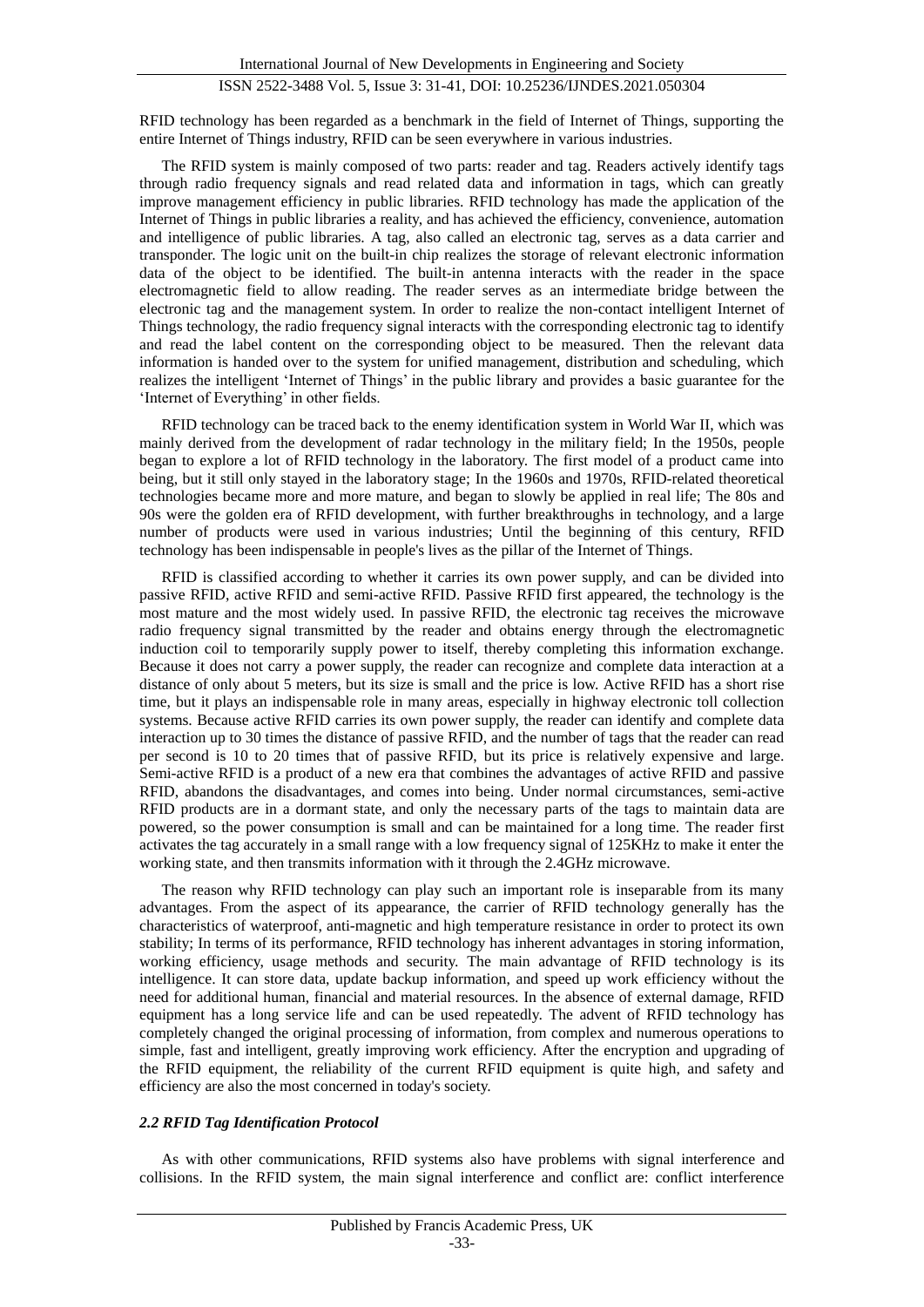between readers and conflict interference between tags. Therefore, if the RFID tag recognition rate is high, it is necessary to adopt relevant protocols to reduce conflict interference between readers and conflict interference between tags.

For conflict interference between readers, the three commonly used anti-collision interference protocols are: Time Division Multiple Access (TDMA), Frequency Division Multiple Access (FDMA) and Carrier Sense Multiple Access (CSMA). Time division multiple access is to separate the readers according to the time interval, to ensure that only one reader in the same period lies in the identification and data interaction of the tags, and the time management control between each reader allows each to work independently without affecting each other; Frequency division multiple access is to divide the communication channel of the readers according to the frequency, and the readers communicate with the tags through different channels. Through the channel management control between each reader, each reader can work independently without affecting each other; Carrier sense multiple access is to check whether the channel is idle before each reader interacts with the tag data. If it is not idle, wait, wait until it is idle, and then perform data interaction to ensure that each reader works in an orderly queue. It will not conflict with each other.

For conflict interference between tags, two currently used anti-collision interference protocols are: ALOHA-based anti-collision algorithm and binary tree-based anti-collision algorithm. The anti-collision algorithm based on ALOHA is a "random access" algorithm, that is, after the tag enters the reader read-write area, it randomly selects a time slot to send data to the reader. If a conflict occurs, the reader controls the tag to randomly wait for a period of time before sending data. Simply put, ALOHA uses a data rollback mechanism, and tags participate in the identification process in a probabilistic manner; The anti-collision algorithm based on the binary tree divides the conflicting tags into two subsets in a recursive manner, so that it is continuously divided until only one tag remains in the set.

## *2.3 RFID Tag Polling Mechanism*

The RFID tag polling mechanism is actually an efficient polling protocol designed to collect a subset of tag information in the entire tag set, Often, in practical applications, it is not necessary to obtain all information related to the object to be identified in all the tags, but only need to determine whether related tags exist in the specified tag set. In this case, if the reader is to traverse all the tag information in the read tag set and then confirm whether a tag exists, it takes much longer than the acceptable range, so only the RFID tag polling mechanism is needed. There are currently three common tag polling mechanisms: BP (Basic Polling), CP (Code Polling) and TOP (Tag-Ordering Polling). BP is a simple polling mechanism. Each tag in the subset tags will receive an average of half the number of IDs sent from the reader, while the tags in the subset will receive all IDs sent from the reader; The polling mechanism adopted by CP reduces its energy consumption to half of BP by adding CRC code; TOP's polling mechanism keeps the tag in standby and energy-saving state most of the time, making the energy consumption lower than CP.

## *2.4 RFID Privacy Protection Mechanism*

It is crucial for the RFID system to ensure the security and privacy of the data. No matter how advanced the algorithm is, and how powerful it is, the data is leaked and lost, which is difficult for users to accept. The main security risks of RFID are: eavesdropping, man-in-the-middle attacks, spoofing, replay, cloning, physical cracking, information tampering, denial of service attacks, RFID viruses, electronic destruction, shielding interference and violent removal. The main privacy issues of RFID are: leakage of private information and tracking of private information. Therefore, the corresponding RFID security and privacy protection methods are: inactivation, Faraday net cover, active interference, blocking tags, hash lock, hash chain, synchronization method, tree protocol, etc. If you need to implement an algorithm to protect privacy on the label, you must also consider the problem of less logic resources on the built-in chip on the label. Therefore, the hotspots of scholars in recent years are how to develop a lightweight algorithm on the built-in chip with extremely limited resources to perfect the privacy protection mechanism.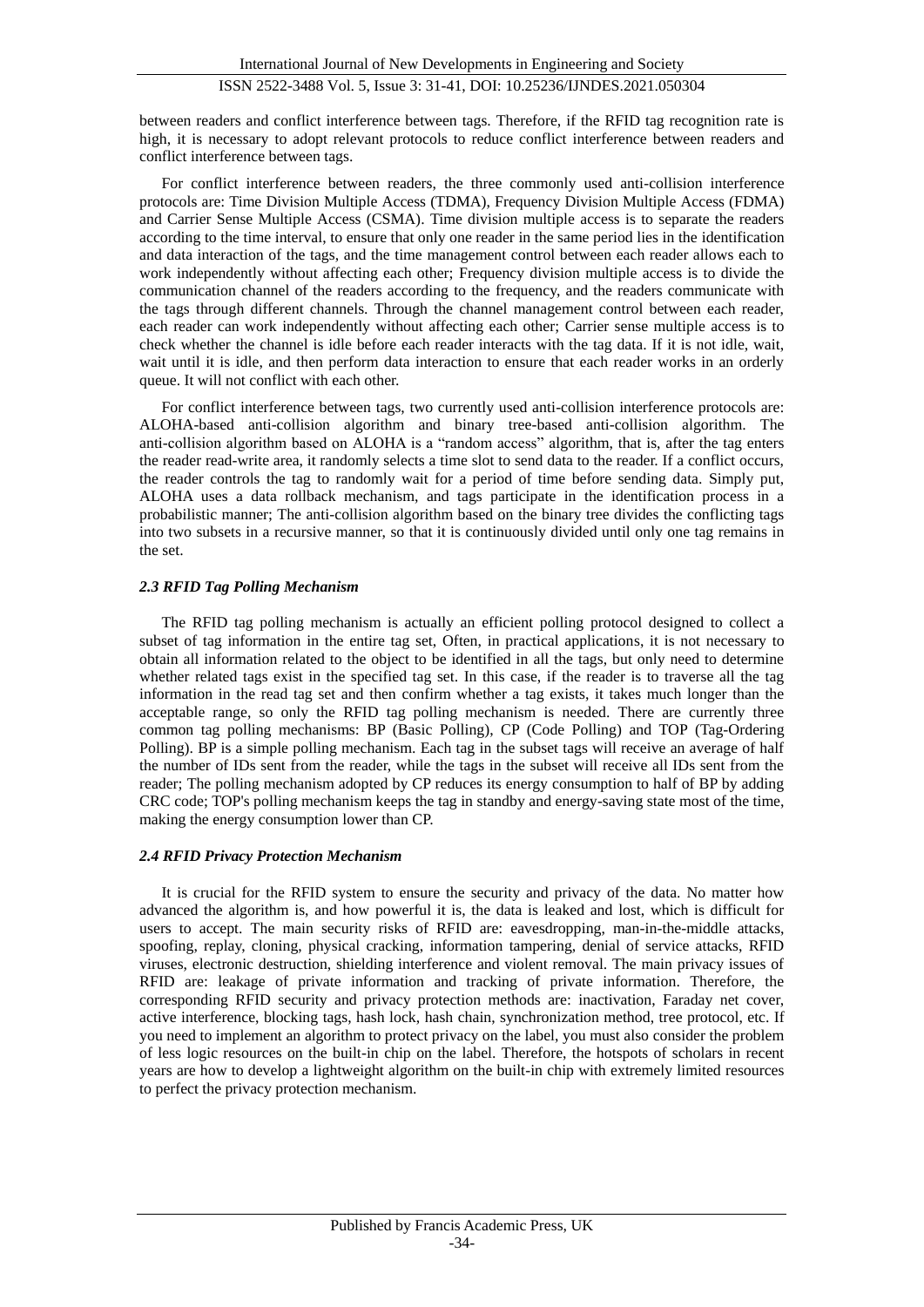#### **3. Principle of RFID Technology Based on Internet of Things**

#### *3.1 Algorithm Principle*

The ALOHA algorithm is a 'random access' algorithm, that is, after the tag enters the reader reading and writing area, it randomly selects a time slot to send data to the reader. The reader detects the received data to determine whether there is a conflict. The control tag randomly waits for a period of time before sending data.

The average data exchange volume within the communication time T:

$$
G = \sum_{i=1}^{n} \frac{\tau_n}{T} r_n \tag{1}
$$

Where n represents the number of tags to be read in the system, and  $r_n$  represents the number of packets sent by tag n in time T. The tags to be read are independent of each other, and the process of tags randomly sending data conforms to the Poisson distribution, where  $\lambda$  is the average number of tags that respond per second, and there is the following relationship:

$$
\lambda = G/\tau \tag{2}
$$

The probability that the number of correctly transmitted data in time T is k is:

$$
p(k) = \frac{[G \frac{T}{\tau}]^{k}}{k!} \cdot e^{[-G \frac{T}{\tau}]} \tag{3}
$$

The transmission time of each tag is τ. If the tag is successfully transmitted, it means that there is no data conflict with other tags. Therefore, the probability of no other tag responding within  $T = 2\tau$  is

$$
P_{I} = p(k = 0)|_{T = 2\tau} = e^{-\lambda \cdot 2\tau} = e^{-2G}
$$
 (4)

The throughput S of the ALOHA algorithm can be expressed as the average packet exchange G:

$$
S = G \cdot P_I = G \cdot e^{-2G} \tag{5}
$$

The frame time slot ALOHA algorithm is an improvement based on the time slot ALOHA algorithm. In the FSA algorithm, the specified frame length is set to N. First, the reader broadcasts the N value to surrounding tags to limit the time slots sent by the tags. The tag randomly selects an integer from 0 to N-1 and stores it in the slot counter as the number of slots for sending data. Each tag sends data in the corresponding time slot, and if no collision occurs, it is successfully identified; If a collision occurs, wait for the number of timeslots to be reloaded and identified at the beginning of the next frame.

Identify n tags to be read, and use the FSA algorithm to set the frame length to N. The tags to be read are independent of each other, and the probability of selecting each time slot is equal. The probability p of the response of a certain time slot i selected by the tag is:

$$
p = 1/N \tag{6}
$$

According to the binomial distribution theorem, the probability of r tags in time slot i is:

$$
P(X=r) = C_n^r \cdot \left(\frac{1}{N}\right)^r \cdot \left(1 - \frac{1}{N}\right)^{n-r}
$$
 (7)

When  $r = 1$ , the probability of successful identification of the time slot is:

$$
P_{succ} = P(X = 1) = C_n^1 \cdot \left(\frac{1}{N}\right)^1 \cdot \left(1 - \frac{1}{N}\right)^{n-1}
$$
 (8)

When  $r = 0$ , the probability that the time slot is idle is:

$$
P_{idle} = P(X = 0) = \left(1 - \frac{1}{N}\right)^{n}
$$
 (9)

Each time slot has only three states: successful, idle, and collision. When  $r > 1$ , there are multiple tags in this time slot, and the collision probability is:

$$
P_{\text{coll}} = 1 - n \cdot \frac{1}{N} \cdot \left(1 - \frac{1}{N}\right)^{n-1} - \left(1 - \frac{1}{N}\right)^n \tag{10}
$$

The system throughput rate of the FSA algorithm is:

$$
S = \frac{E(X=1)}{N} = \frac{n}{N} \cdot \left(1 - \frac{1}{N}\right)^{n-1}
$$
 (11)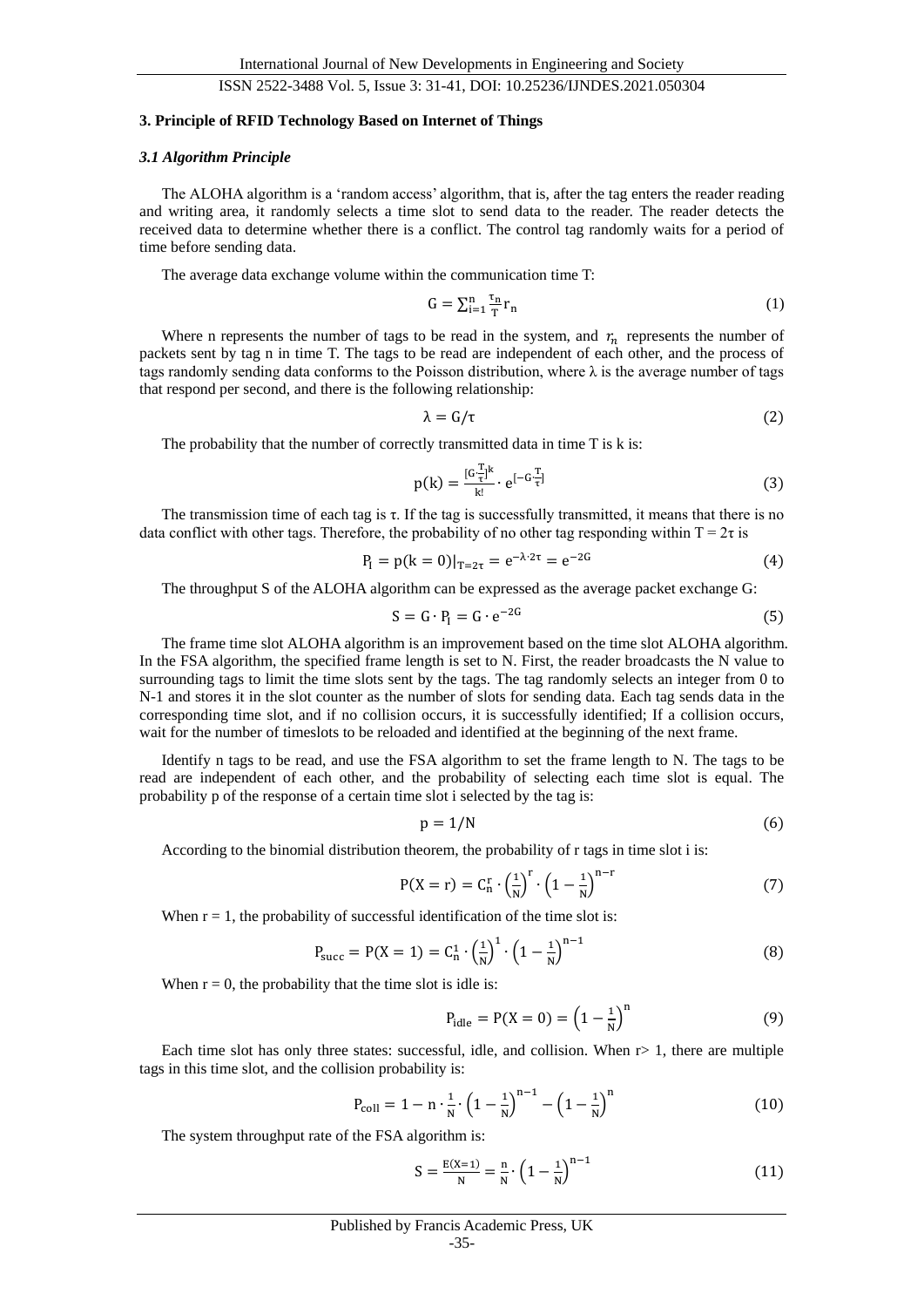The above formula can be derived by derivation of N, when  $N = n$ , S gets the maximum value.

$$
S = \lim_{n \to \infty} \frac{n}{N} \cdot \left(1 - \frac{1}{N}\right)^{n-1} \stackrel{N=n}{\implies} \lim_{n \to \infty} \left(1 - \frac{1}{n}\right)^{n-1} \approx 0.3678\tag{12}
$$

#### *3.2 Pure ALOHA Algorithm*

The throughput rate of the pure ALOHA algorithm is shown in Table 1. From the table, it can be seen that the system efficiency of the algorithm is very low. When G is 0.5, S gets the maximum value, only 18.4%. When the communication volume is small, the channel is idle most of the time, and as the communication volume increases, the data conflict between the tags also increases significantly, resulting in a sharp decrease in throughput. Therefore, based on the pure ALOHA algorithm, an improved algorithm slot ALOHA algorithm is proposed. The throughput rate comparison between the slotted ALOHA algorithm and the pure ALOHA algorithm is shown in Figure 1. The throughput rate of the slotted ALOHA algorithm has been significantly improved. When G is 1, the maximum value of S is 36.78%.



*Table 1: Throughput table of pure ALOHA algorithm*

*Figure 1: Throughput curve of pure ALOHA algorithm*

#### *3.3 Optimization Effect of Frame Slot ALOHA Algorithm*

Frame slot ALOHA algorithm is an improvement based on slot ALOHA algorithm. Simulation analysis of the throughput rate of the frame slot ALOHA algorithm, as shown in Table 2 and Figure 2. The frame lengths are  $N = 32$ ,  $N = 96$ , and  $N = 256$ . The number n of tags varies within the interval [0, 512]. It can be clearly seen from the figure that when the frame length and the number of tags to be read are equal  $(G = 1)$ , the slot performance of the ALOHA algorithm is optimal, and the throughput rate reaches 36.78%, which is consistent with the result of Equation 12. The closer the frame length N is to the value of the number of tags to be read n, the higher the system efficiency. Therefore, the dynamic frame slot ALOHA algorithm is used to adjust the frame length according to the number of tags, which can effectively improve the efficiency dynamically.

|  | Table 2: Throughput table of frame slot ALOHA algorithm |  |
|--|---------------------------------------------------------|--|
|  |                                                         |  |

| Throughput Rate | $n=32$ | $n=64$ | $n=96$ | $n=128$ | $n=256$ |
|-----------------|--------|--------|--------|---------|---------|
| $N=32$          | 0.3678 | 0.2785 | 0.1489 | 0.0738  | 0.0053  |
| $N=96$          | 0.2456 | 0.3486 | 0.3678 | 0.3536  | 0.1854  |
| $N = 256$       | 0.1124 | 0.1964 | 0.2567 | 0.3047  | 0.3678  |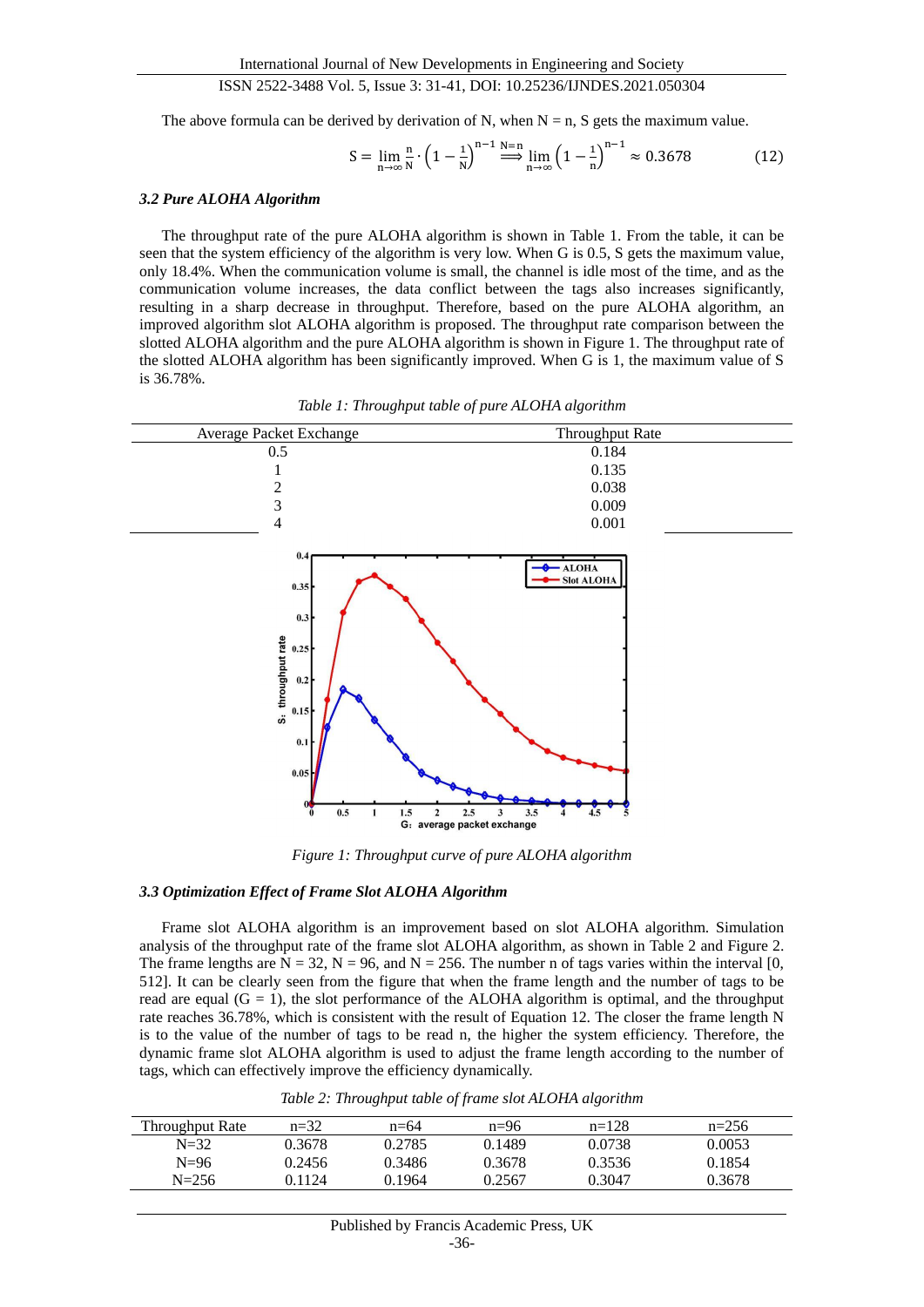

*Figure 2: Throughput rate curve of frame slot ALOHA algorithm*

#### *3.4 RFID Tag Quantity Estimation*

For the public libraries, the number of items requiring RFID tags in the library is considerable. If the system needs to identify and read all the RFID tags one by one in the library's data management and distribution, it takes time. Far beyond the acceptable range, this is obviously undesirable. Therefore, for the in-library system, it is usually only necessary to quickly obtain relevant statistical information within the scope. The number of RFID tags is one of the key information. How to quickly obtain it becomes the initial entry threshold in RFID technology. From the analysis of the algorithm in the previous section, the closer the frame length N and the number of tags to be read n are, the higher the system efficiency. The dynamic frame slot ALOHA algorithm is used to make the frame length adjusted in real time according to the number of tags to improve efficiency. The number of RFID tags must be known first. This shows the importance of the RFID tag quantity estimation mechanism.

This paper studies and discusses four common methods of label quantity estimation. (1) In a frame of interactive data, when the number of tags increases, the number of corresponding empty slots will decrease; and the number of conflicting slots will increase as the number of tags increases. Therefore, the number of empty slots and the number of conflicting slots have an obvious monotonous relationship with the number of tags, and the number of tags can be estimated based on this; (2) From the mathematical probability model of the binomial distribution, the expected values of empty slots and conflicting slots can be calculated, On this basis, a set of posterior probability models are used to estimate the number of RFID tags according to the decision, thereby maximizing their posterior probability; (3) A fast estimation method based on ball and probability models, each tag randomly selects a position reply, and the system estimates the number of RFID tags based on the position of the first observed event; (4) The estimation mechanism based on adaptive division uses geometric distribution rules to estimate the number of RFID tags. For these four RFID estimation methods, the following Table 3 is used for comparative analysis.

| Estimation<br>algorithm | Compatibility with<br><b>ALOHA</b> | Estimated reference index                                    | Probability model                                             |
|-------------------------|------------------------------------|--------------------------------------------------------------|---------------------------------------------------------------|
| Method 1                | compatible                         | Number of empty slots and<br>conflicting slots               | <b>Binomial distribution</b>                                  |
| Method 2                | compatible                         | Number of three slots                                        | Posterior probability model<br>based on binomial distribution |
| Method 3                | compatible                         | The location of the first tag<br>reply                       | Binomial distribution                                         |
| Method 4                | Not compatible                     | The edge position where the<br>conflicting time slot appears | Geometric distribution                                        |

*Table 3: Summary and comparison of the characteristics of label quantity estimation algorithms*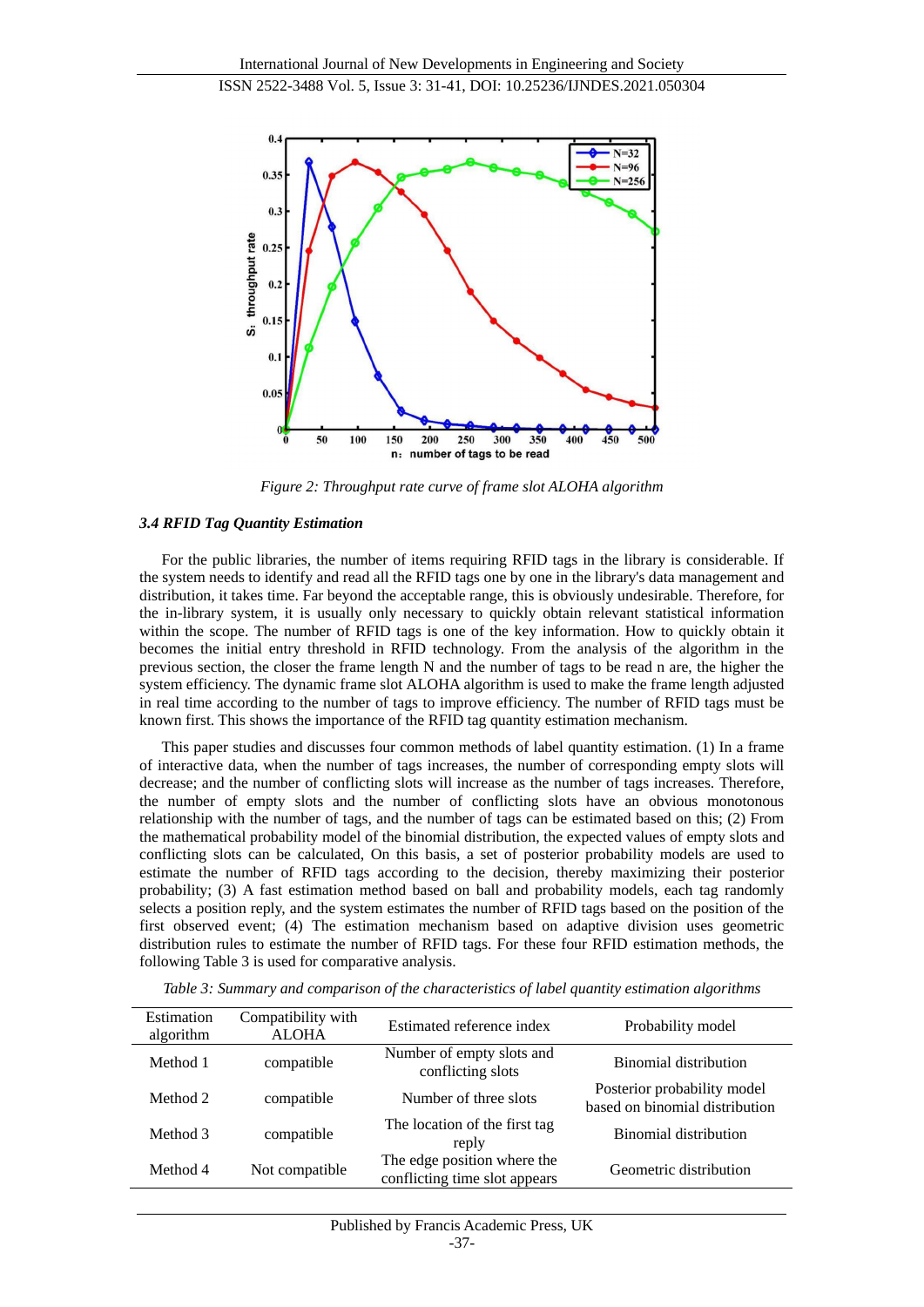#### *3.5 RFID Tag Polling*

The RFID tag polling mechanism is actually an efficient polling protocol designed to collect a subset of tag information in the entire tag set, Often, in practical applications, it is not necessary to obtain all information related to the object to be identified in all the tags, but only need to determine whether related tags exist in the specified tag set. In this case, if the reader is to traverse all the tag information in the read tag set and then confirm whether a tag exists, it takes much longer than the acceptable range, so only the RFID tag polling mechanism is needed. There are currently three common tag polling mechanisms: BP (Basic Polling), CP (Code Polling) and TOP (Tag-Ordering Polling).

BP is a simple polling mechanism. Each tag in the subset tags will receive an average of half the number of IDs sent from the reader, while the tags in the subset will receive all IDs sent from the reader; The polling mechanism adopted by CP reduces its energy consumption to half of BP by adding CRC code; TOP's polling mechanism keeps the tag in standby and energy-saving state most of the time, making the energy consumption lower than CP.

#### *3.6 RFID Privacy Protection Mechanism*

It is crucial for the RFID system to ensure the security and privacy of the data. No matter how advanced the algorithm is, and how powerful it is, the data is leaked and lost, which is difficult for users to accept. This paper expounds the related research results from the aspects of security protection mechanism based on physical method, protocol based on symmetric key encryption and protocol based on hash function. The comparative analysis is shown in Table 4.

(1) Security protection mechanism based on physical methods. In the RFID system of public libraries, the RFID tags of books and documents record the contents of collections; Reader ID RFID tags record the personal information of readers and borrowers. If the privacy information in these RFID systems is leaked, it will be a great blow to the public library and will lose the trust of readers and borrowers. In order to protect the privacy in the RFID system, the simplest and most direct method is the physical method, such as: inactivation, Faraday net cover, active interference, blocking tags, etc.

(2) Protocol based on symmetric key encryption. Due to the limited logic and storage unit of the built-in chip of the RFID tag, it is difficult to implement complex encryption algorithms, usually a simple symmetric key encryption method is used, and any tag and reader in each area of each public library share a symmetric key. Without the key, the RFID tag information cannot be obtained, which plays a role in protecting privacy.

(3) Protocol based on Hash function. For the built-in chip of RFID tags with limited resources, the Hash function protocol will be very friendly, and it can build a privacy protection strength comparable to the symmetric key encryption method on a simple logic. Put a lock on the RFID tag to protect its internal privacy information from leaking.

| <b>Methods</b>              | Effect                                                                                                                        | Resource |
|-----------------------------|-------------------------------------------------------------------------------------------------------------------------------|----------|
| Physical method             | The tag implementation logic is very simple and does not<br>require the tag itself to achieve security and privacy protection | Very Low |
| Symmetric key<br>encryption | The tag implementation logic is complicated, which can<br>effectively implement encryption and decryption operations          | High     |
| Hash function               | The tag implementation logic is simple, with forward security,<br>and cannot implement encryption and decryption operations   | Low      |

|  |  | Table 4: Comparison of three options |  |  |
|--|--|--------------------------------------|--|--|
|--|--|--------------------------------------|--|--|

#### *3.7 Research*

In recent years, the Internet of Things technology has advanced by leaps and bounds, and the concept of 'Internet of Everything' has penetrated into all aspects of life. As the core technology in the field of Internet of Things, RFID plays an increasingly important role in it. According to incomplete statistics, the number of RFID applications in public libraries in China and the United States from 2006 to 2018 is shown in Figure 3. It can be seen from the figure that RFID technology was only applied in China in 2007. From 2007 to 2010 as the initial stage, RFID technology has developed slowly, and there are relatively few public libraries that use RFID technology. It has entered a rapid growth stage since 2010. The American technology RFID technology started earlier and has been in a stage of rapid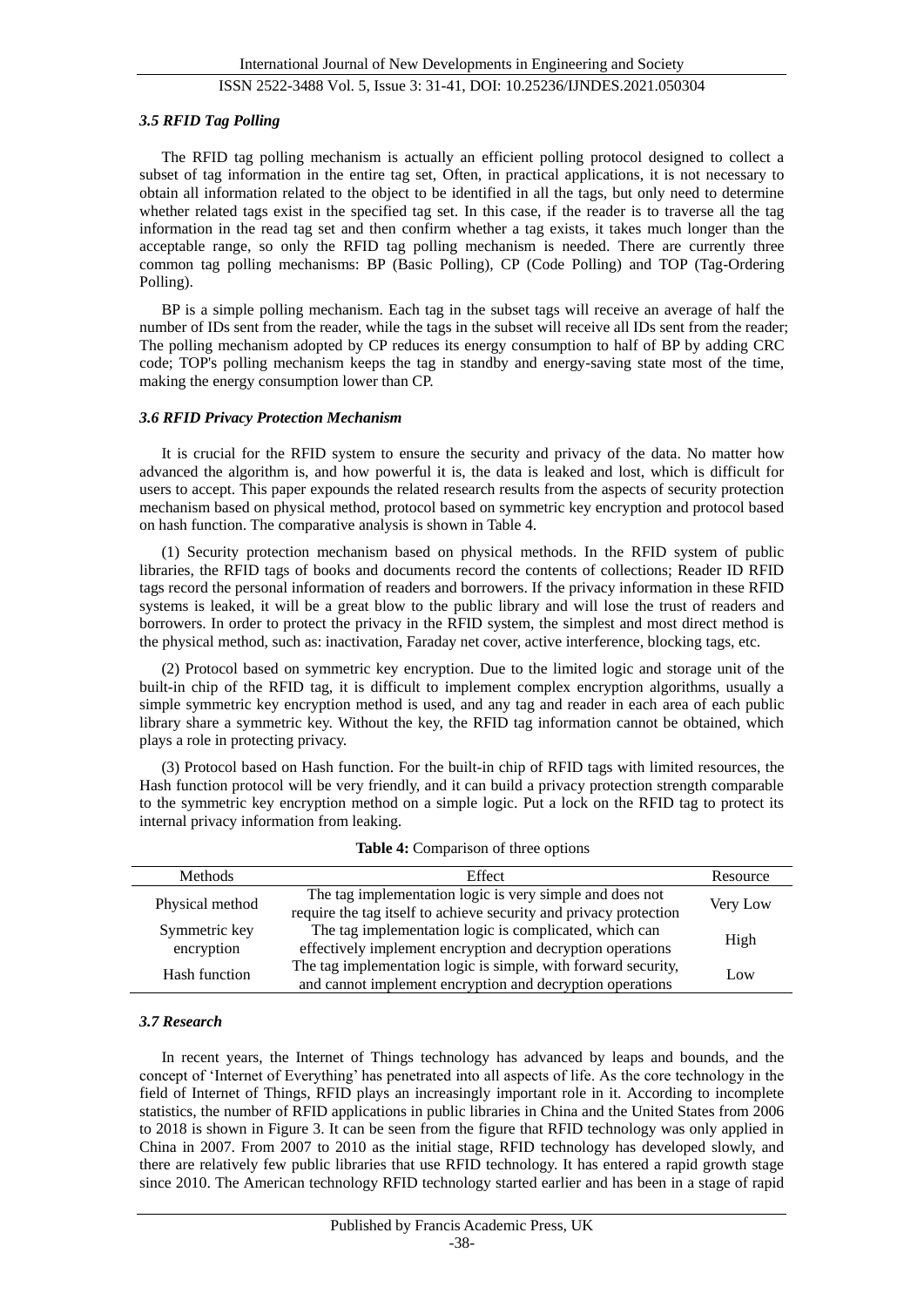growth.



*Figure 3: Trend of library RFID technology usage*

At the same time, we also conducted a survey on the status quo of the use of labels in public libraries in China and the United States, as shown in Figure 4. It can be seen that the utilization rate of book tags and bookshelf tags in both countries is relatively high, while the utilization rate of literature tags is low.



*Figure 4: Statistics on the use of various tags in libraries*

# **4. Conclusions**

(1) This article analyzes the use of Internet of Things RFID technology in the public libraries, the principle and structure of RFID technology are introduced in detail. It mainly discusses RFID anti-collision algorithm, tag quantity estimation mechanism, tag polling mechanism and security and privacy protection mechanism. Investigating the number of RFID applications in public libraries and the status of the use of tags in public libraries from 2006 to 2018 in China and the United States. From the survey results, RFID technology is slowly replacing the original old technology, becoming an indispensable intelligent technology in public libraries.

(2) As with other communications, RFID systems also have problems with signal interference and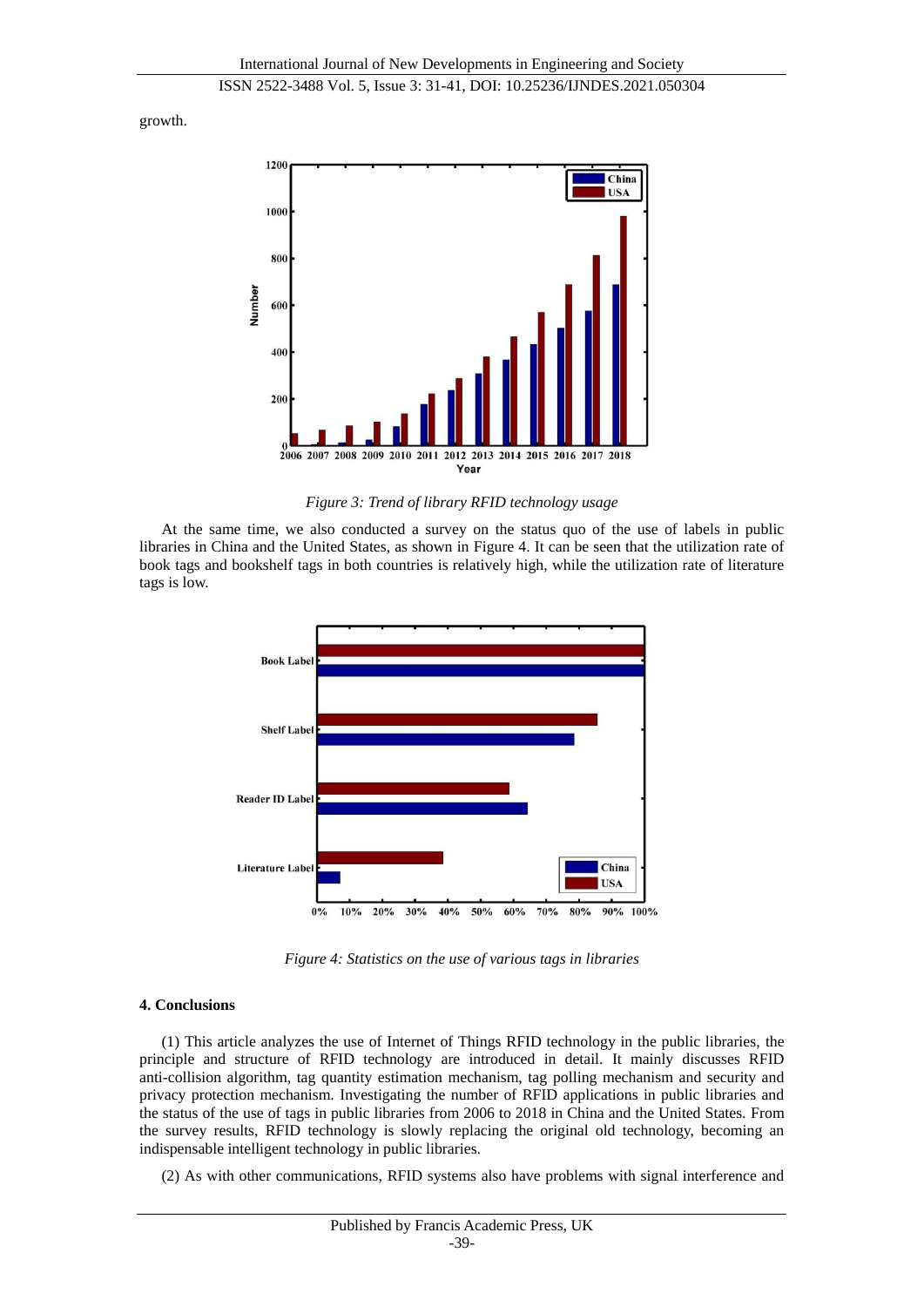collisions. In the RFID system, the main signal interference and conflict are: conflict interference between readers and conflict interference between tags. Therefore, if the RFID tag recognition rate is high, it is necessary to adopt relevant protocols to reduce conflict interference between readers and conflict interference between tags. From the point of view of reducing conflict interference between tags, the two commonly used anti-collision interference protocols are: anti-collision algorithm based on ALOHA and anti-collision algorithm based on binary tree. In this paper, the improved frame slot ALOHA algorithm based on the slot ALOHA algorithm, compared with the pure ALOHA algorithm, its throughput has been significantly improved. When the frame length is equal to the number of tags to be read, the throughput rate reaches 36.78%. Since the closer the frame length is to the value of the tag to be read, the higher the system efficiency. Therefore, in practice, the dynamic frame slot ALOHA algorithm is used to adjust the frame length according to the number of tags in real time, which can effectively maintain the highest efficiency in real time.

(3) The timeliness of the identification and reading from the RFID tags is poor and the dynamic frame slot ALOHA algorithm needs to know the number of RFID tags so that the frame length can be adjusted in real time according to the number of tags. The importance of the RFID tag number estimation mechanism is discussed in two aspects. Focus on introducing several commonly used RFID tag quantity estimation mechanisms, and compare and analyze four common tag quantity estimation methods in detail, each with advantages and disadvantages.

(4) It is essential for the RFID system to ensure the security and privacy of the data. No matter how advanced the algorithm is, and how powerful it is, the data is leaked and lost, which is difficult for users to accept. Therefore, this article discusses three RFID privacy protection mechanisms in public libraries in detail and compares them with each other.

## **References**

*[1] Al-Fuqaha A, Guizani M, Mohammadi M. (2015). Internet of Things: A Survey on Enabling Technologies, Protocols and Applications. Communications Surveys & Tutorials, IEEE, 17(4), 2347-2376.*

*[2] Qingqing Yue. (2018). An Improved Dynamic Binary Anti-collision Algorithm. Software Guide, 17(03), 81-83.*

*[3] Xiaoxia He, Xiaolin Jia. (2020). Research on Parallel Binary Segmentation Anti-collision Algorithm Based on Locking. Computer Applications and Software, 37(04), 247-251.*

*[4] Xinghe Xue, Xiaohui Yang. (2019). Comparison and Optimization of RFID Binary Anti-collision Algorithms for Internet of Things. Journal of Changchun University of Science and Technology (Natural Science Edition), 42(02), 106-110.*

*[5] Lei Mo, Wei Chen, Ju Ren. (2018). Dual-slot Dynamic Binary Search RFID Anti-collision Algorithm. Television Technology, 42(06), 54-57.*

*[6] Xiaohong Zhang, Weihui Zhou. (2018). Research on Binary Tree RFID Anti-collision Algorithm for Dynamic Frame Time Slots. Journal of System Simulation, 30(03), 1063-1073.*

*[7] Hanwu Wang, Tao Yu. (2018). An Improved Adaptive Multi-tree Anti-collision Algorithm. Computer Science, 45(11), 66-69.*

*[8] Yu Fu, Zhihong Qian, Jie Meng, Xue Wang. (2016). Frame Slot Aloha Anti-collision Algorithm Based on Continuous Slot Prediction. Acta Electronica Sinica, 44(09), 2081-2086.*

*[9] Fugui Chen, Zhifeng Jiang, Lijuan Zhu, Zhonghua Yun. (2018). A Frame Length Improvement Method of ALOHA Algorithm. Modern Electronic Technology, 41(15), 97-100 + 104.*

*[10] Zhifeng Jiang, Zhonghua Yun, Lijuan Zhu, Fugui Chen. (2018). Improved Hybrid RFID Anti-collision Algorithm Based on CSMA / CD. Computer Technology and Development, 28(03), 78-82.*

*[11] Dan Wang, Kai Zhao. (2018). ALOHA Algorithm Based on Distance Prediction Grouping. Journal of Nanjing University of Science and Technology, 42(01), 102-106.*

*[12] Shaoke Zhou, Zhenping Zhang, Lin Cui. (2018). Research on ALOHA Algorithm for Dynamic Frame Slots Based on Dynamic Factor Mean. Computer Science, 45(S1), 328-331 + 374.*

*[13] Zhaohua Long, Tengfei Gong. (2016). RFID Tag Estimation Algorithm Based on the Number of Non-empty Time Slots. Computer Applications, 36(01), 101-106.*

*[14] Jiapeng Huang, Zhenzao Wen, Linghe Kong, Li Ge, Min-You Wu, Guihai Chen. (2019). Accelerate the Classification Statistics in RFID Systems. Elsevier B.V., 788.*

*[15] Jianli Ding, Yuchao Han, Jialiang Wang. (2017). RFID Tag Number Estimation Method Based on Coarse and Fine Second Estimation. Computer Applications, 37(09), 2722-2727.*

*[16] Yong Li, Qiong Wang. (2019). RFID Anti-collision Method for Multi-electronic Tag Recognition.*